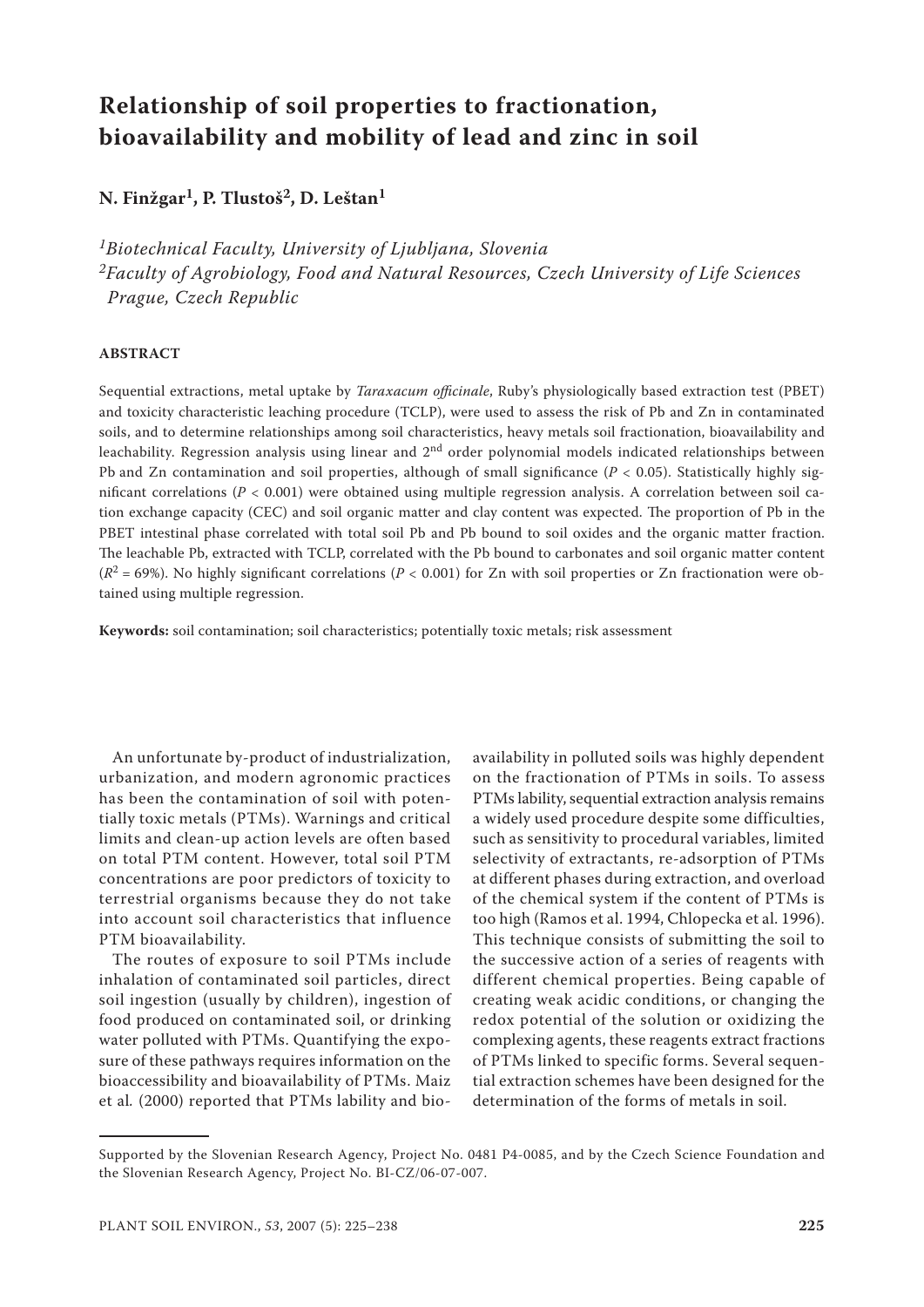The accumulation of PTMs in indicator plants can be used to assess the extent of metal contamination and the potential exposure risk to indigenous biota. Common dandelion (*Taraxacum officinale*) has often been used as a PTM indicator plant species because of its abundance and wide distribution at different latitudes and altitudes, and ability to tolerate a wide range of environmental conditions (Keane et al*.* 2001). A number of studies investigating the suitability of dandelions for monitoring metal pollution sites (Cook et. al. 1994, Marr et al*.* 1999) yielded confounding results regarding the extent to which PTM concentrations in dandelion tissue correspond to those in the environment. As stated by Keane et al*.* (2001) the factors affecting metals absorption from the soil by dandelions are complex and in addition to soil metal concentration, other soil, plant and environmental factors affect plant uptake.

The oral availability of metals can be assessed using animal models *in vivo* (immature swines and rats) as human surrogates. These models provide valuable contaminant bioavailability data but have the disadvantage of being time-consuming, expensive, requiring weeks or months to complete, and requiring highly specialized personnel (Basta and Gradwohl 2000). In order to evaluate Pb (and As) oral bioavailability (bioaccessibility) when animal study results are not available Ruby et al*.* (1993) developed a physiologically based extraction test (PBET). This is an *in vitro* test and incorporates gastrointestinal tract parameters representative of a human (stomach and small intestinal pH and chemistry, soil: solution ratio, mixing). The PBET is humane and less expensive, and provides a quicker assessment of Pb oral bioavailability than *in vivo* animal tests. Using animal models has validated results from the PBET model.

Leaching and transport of PTMs in (sandy) soils is a potential threat for groundwater contamination and thus for human health. When the PTM concentration in soil is elevated, the toxicity characteristic leaching procedure (TCLP) can be used to access PTM leachability (US EPA 1995).

Fractionation of PTMs in soil, and hence their bioavailability and entrance to the food chain, and soil mobility are likely controlled by many types of reactions: (a) adsorption/desorption reactions due to chemical bond formation, complex formation, and ion-exchange are one class of reactions; (b) another reaction class is precipitation of PTMs, generally with anions such as phosphate, carbonate, sulphate and hydroxides; (c) penetration into the crystal structure of minerals and isomorphic exchange with cations in the crystal lattice; (d) biological mobilization and immobilization of the PTMs in the soil (Levy et al*.* 1992). These reactions are presumably determined and constrained by soil properties: soil texture, content of organic matter, content and type of clay minerals and Al, Fe and Mn oxides; and prevailing physicochemical conditions in the soil: soil saturation, soil aeration, pH, and redox potential.

The aim of the study was to determine possible correlations among soil characteristics, Pb and Zn soil fractionation, and data obtained with a battery of tests comprising sequential extractions, Pb and Zn uptake by *T. officinale*, PBET and TCLP. Better understanding of these interactions could improve methods of human health and environmental risk assessment. Historical factors, such as intensive development of metallurgy and chemical industries, have resulted in pollution of some regions in Slovenia, most notably the Mežica Valley and Celje region. Soil samples from these two regions were used in our study.

#### **MATERIAL AND METHODS**

Soil samples (0–5 cm) were collected from 12 locations in the Mežica Valley and 6 locations in the Celje region, Slovenia. Sampling locations were gardens, farmlands and permanent grasslands. The Mežica Valley has been exposed to more than three hundred years of active lead mining and smelting. Lead-sulfide (galena) was the predominant ore. Soils in the valley, including 6600 ha of agricultural land, are polluted especially with Pb, but also with Zn. In 1990, lead ore mining and smelting stopped and recycling old car batteries started. At present there are two main sources of pollution: the lead smelter in Žerjav and the landfill at Glančnik, where scoria and plastic parts of batteries are deposited. Sampling locations in the Mežica Valley are shown in Figure 1.

The Celje region lies in the middle of Slovenia. It is a topographic basin surrounded by Alpine foothills in which various industries are located: zinc smelter, brickwork and steel mills. Temperature inversions within the basin are common and they spread emissions from industrial sources over the basin. Sampling locations in the Celje region are shown in Figure 2.

Soil pH was measured in a 1/2.5 (v/v) ratio of soil and 0.01M CaCl<sub>2</sub> solution suspension. Soil samples were analysed for organic matter by Walkley-Black titrations, cation exchange capacity by ammonium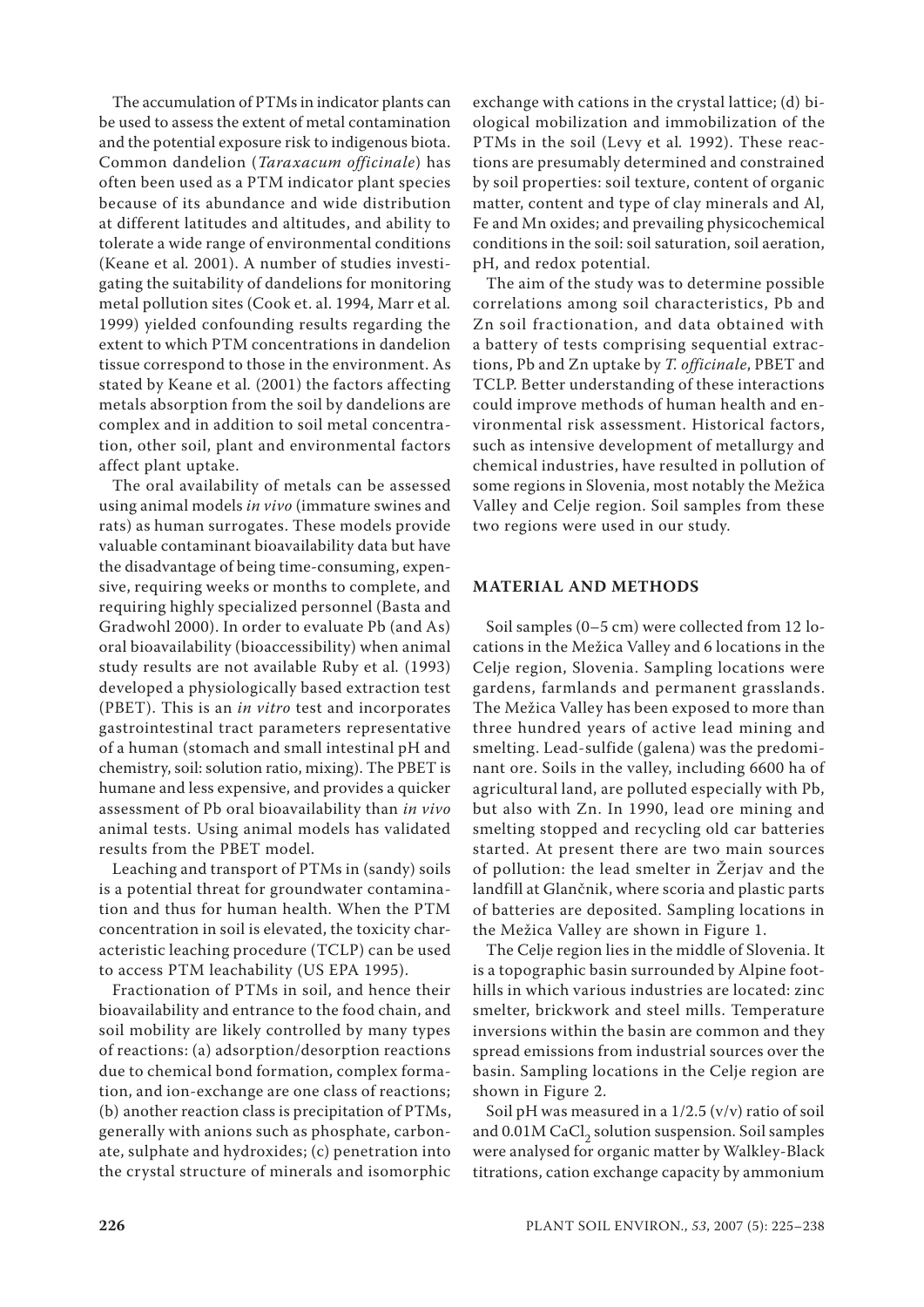

Figure 1. Map of the Mežica Valley showing sampling locations 1–12 and the position of the Mežica region in Slovenia

acetate and the Mehlich method, soil texture by the pipette method, easily extractable P was determined colorimetrically according to the Egner-Doming method, and carbonates manometrically after soil reaction with HCl (Kalra and Maynard 1992).

A modified analytical procedure according to Tessier et al. (1979) was used to determine fractionation of Pb and Zn into six fractions. The fraction soluble in soil solution was obtained by extraction of 1 g of air-dry soil, sieved to 150  $\mu$ m, with 10 ml of deionised water for 1 hour. The fraction exchangeable from soil colloids to the soil solution was extracted from the residual soil sample with 10 ml of 1M  $MgNO<sub>3</sub>$  for 2 hours.  $MgNO<sub>3</sub>$  displaces ions electrostatically bound in the soil matrix. The fraction bound to carbonates was extracted with 10 ml of 1M  $NH<sub>4</sub>OAc$ (pH 5) for 5 hours. NH<sub>4</sub>OAc solubilises carbonates (calcite, dolomite) and releases entrapped metals. The fraction bound to Fe and Mn oxides was extracted with 20 ml of 0.1M NH<sub>2</sub>OH  $\times$  HCl (pH 2) for 12 hours. NH<sub>2</sub>OH  $\times$  HCl reduces Fe and Mn oxides to soluble forms. The fraction bound to organic matter was obtained after heating the soil suspension in 3 ml of 0.02M  $HNO<sub>3</sub>$  and 5 ml of 30%  $H_2O_2$  for 3 hours at 85°C, followed by extraction with 15 ml of 1M NH<sub>4</sub>OAc for 3 hours.  $HNO<sub>3</sub>$  and  $H<sub>2</sub>O<sub>2</sub>$  oxidise organic matter and solubilise sulphides. Oxidised organic matter releases complexed, adsorbed and chelated metals. The last fraction for completion of the mass balance was obtained after digestion of the soil sample with *aqua regia*. *Aqua regia* solubilises silicates and other materials. Determinations were all done in triplicate. Standard deviations of determinations of Pb and Zn recovered after each sequence of sequential extraction were lower than 10%. The final fractional recovery of Pb and Zn was calculated after summing the recoveries of all six steps of sequential extractions, and the error of final recovery therefore increased accordingly. This also presumably explains the range of recoveries, varying from 78.0 to 106.7% for Pb and from 89.0 to 122.9% for Zn.

Lead and Zn phytoavailability was assessed by dandelion (*Taraxacum officinale*) in four replicates. Plants were grown from seeds on tested soils. After germination, the shoots were transferred into 150 ml pots (1 shoot per pot) and grown in a greenhouse for 12 weeks, to avoid the effect of environmental factors on Pb and Zn plant uptake. Above-ground parts of the plants were cut, washed, dried, ground and prepared for Pb and Zn determination as a combined sample of all four replicates.

Lead oral bioavailability (bioaccessibility) was determined using PBET (Ruby et al*.* 1996). The stomach phase of PBET was simulated by adding 1.25 g pepsin, 0.50 g citrate, 0.50 g malate, 420 µl lactic acid and 500 µl acetic acid to 1 l water and pH adjusted to  $2.50 \pm 0.05$  using 12N HCl. A 0.4 g soil sample (sieved through a 250 µm sieve) was mixed in a 250 ml polypropylene vessel with 40 ml of the simulated stomach solution. The contents of the vessel were agitated by bubbling watersaturated argon gas at a flow rate of 20 l/h. The vessel was suspended in a constant temperature bath at 37°C. Samples (2 ml each) were collected after 60 min, centrifuged and decanted. After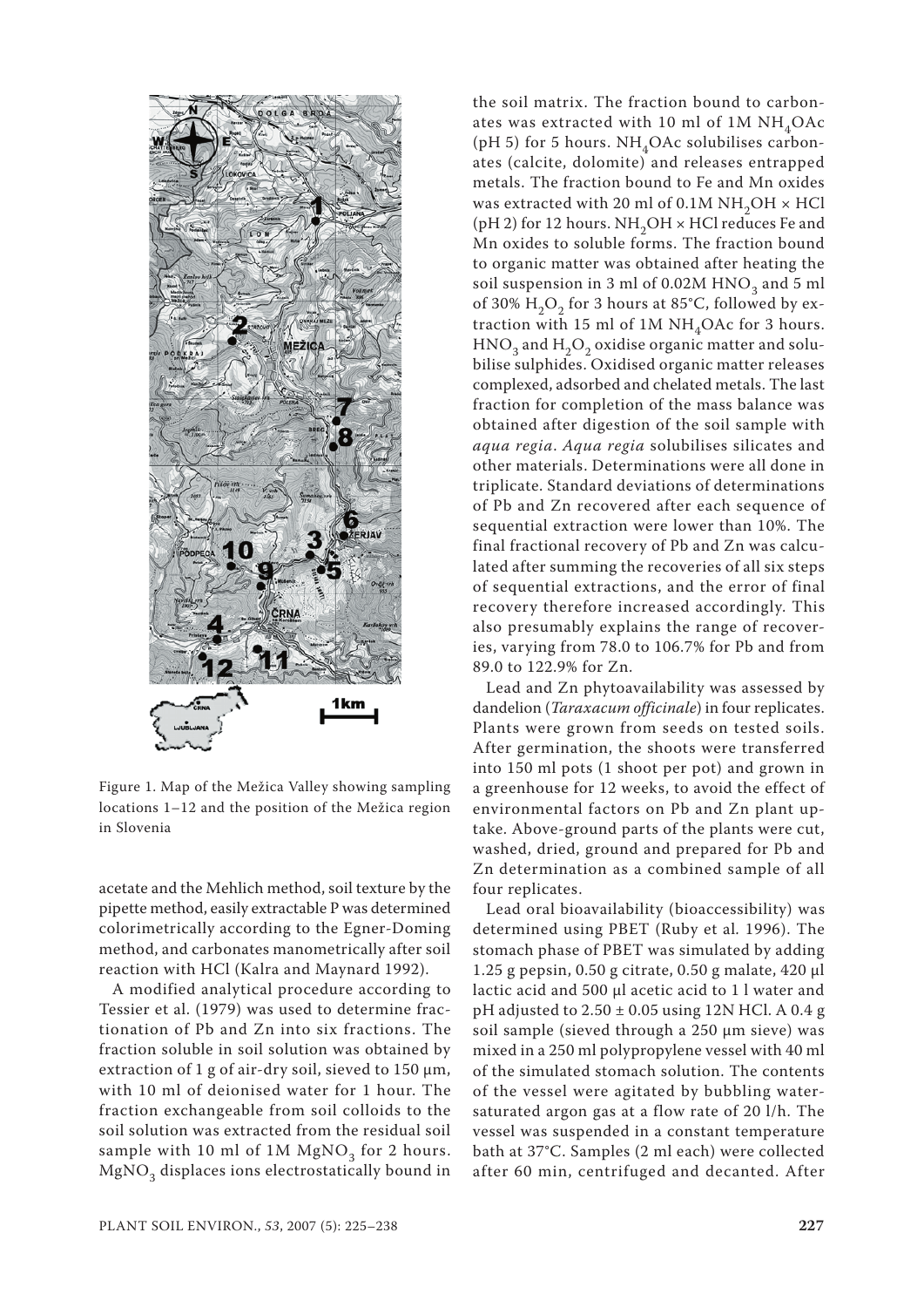

Figure 2. Map of the Celje region showing sampling locations 13–18 and the position of the Celje region in Slovenia

1 h, the flask contents were titrated to pH 7 using a dialysis bag (8000 MWCO, Spectra/Por cellulose ester tubing) containing 1 g of  $NaHCO<sub>3</sub>$  and 2 ml of water. 20 mg Pancreatin and 70 mg bile extract were added. Samples (2 ml) were obtained from small intestinal incubation for 1 h after the reaction flask had reached equilibrium at pH 7, been centrifuged, decanted and stored in cold storage (5°C) for further analysis. PBET was conducted in triplicate.

The mobility and leachability of Pb and Zn in soils was determined using TCLP analyses (US EPA 1995), conducted in triplicate. The procedure involves shaking a 10 g soil sample in 200 ml of 0.0992M acetic acid and 0.0643M NaOH with a pH of  $4.93 \pm 0.05$ , for 18 h on a rotary shaker at about 300 rpm. At the end of the reaction period, the contents were filtered (Whatman No. 41 filter paper), acidified with concentrated  $HNO<sub>3</sub>$  to pH < 2 and stored in cold storage (5°C) for PTMs determination.

Soil samples were ground in an agate mill, digested in *aqua regia* and analysed by flame atomic absorption spectrophotometer (AAS). Leaves of the indicator plant, *T. officinale*, were washed with deionised water. Combined plant samples were dried and ground in a titanium mill and 0.3 g of plant biomass was digested in  $65\%$  HNO<sub>3</sub> in a microwave oven, and analysed by AAS. PTMs in extracts (sequential extractions, PBET, TCLP) were determined by AAS directly. A standard reference material (BCR 601 and BCR 141R, Community Bureau of Reference, Brussels, Belgium; for plant and soil) was used in the digestion and analysis as a part of the QA/QC protocol. Reagent blank and analytical duplicates were also used where appropriate, to ensure accuracy and precision in the analysis.

Two-parameter and multiple regression analysis was performed to detect correlations among soil properties, Pb and Zn soil fractionation, and Pb and Zn bioavailability and leachability, using the computer program Statgraphics 4.0 for Windows.

#### **RESULTS AND DISCUSSION**

Soils from the Mežica Valley (Table 1, locations 1–12) were anthropogenic colluvials on dolomite (grasslands, farmlands and kitchen gardens), and soils from the Celje region were alluvial sandyloams (permanent grasslands, Table 1, locations 13–18). Values of the selected pedological parameters of soils differ considerably. pH values ranged from very acidic (3.7) in a soil sample (location 2)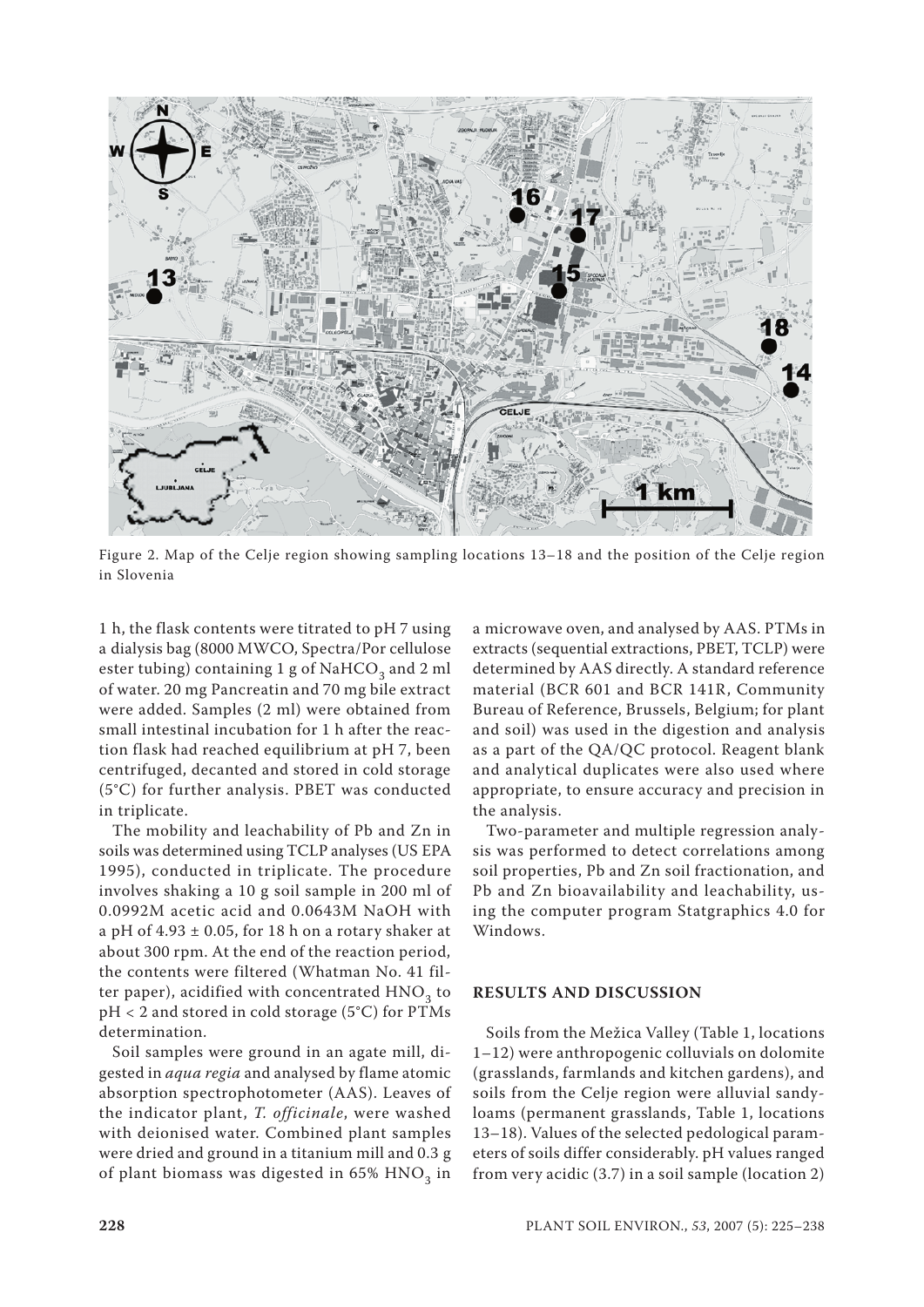| Location       | pH<br>(CaCl <sub>2</sub> ) | Organic<br>mattter<br>(%) | Particle size distribution |             |              | $CO_3^2$ | $\mbox{CEC}$ | ${\bf P}$ |
|----------------|----------------------------|---------------------------|----------------------------|-------------|--------------|----------|--------------|-----------|
|                |                            |                           | Sand<br>$(\%)$             | Loam<br>(%) | Clay<br>(% ) | (g/kg)   | (cmol/kg)    | (mg/kg)   |
| 1              | 6.2                        | 8.6                       | 51.4                       | 41.7        | 6.9          | 701.3    | 22.9         | 15.5      |
| $\mathbf{2}$   | 3.7                        | 7.8                       | 34.1                       | 50.3        | 15.6         | 3.6      | 28.7         | 0.35      |
| $\sqrt{3}$     | 6.5                        | 10.0                      | 36.7                       | 41.0        | 22.3         | 251.7    | 36.7         | 5.85      |
| $\overline{4}$ | 6.6                        | 1.5                       | 70.5                       | 20.2        | 9.3          | 349.3    | 17.2         | 1.31      |
| $\sqrt{5}$     | 6.6                        | 7.4                       | 70.7                       | 22.2        | 7.1          | 268.9    | 17.4         | 6.24      |
| 6              | 6.7                        | 12.5                      | 20.8                       | 52.9        | 26.3         | 317.6    | 43.4         | 0.57      |
| 7              | 6.6                        | 6.6                       | 25.4                       | 64.5        | $10.1\,$     | 664.7    | 26.0         | 36.9      |
| 8              | 6.3                        | 8.7                       | 37.9                       | 50.2        | 11.9         | 139.8    | 31.8         | 76.7      |
| $\overline{9}$ | 6.8                        | 8.5                       | 29.1                       | 35.0        | 35.9         | 280.9    | 30.8         | 6.89      |
| 10             | 6.9                        | 10.0                      | 11.0                       | 66.4        | 22.6         | 259.8    | 39.8         | 1.66      |
| 11             | 6.5                        | $10.2\,$                  | 59.4                       | 31.3        | 9.3          | 37.2     | 27.2         | 8.55      |
| 12             | 6.7                        | 6.6                       | 57.4                       | 32.1        | 10.5         | 16.0     | 19.5         | 0.61      |
| 13             | 7.3                        | 5.1                       | 41.9                       | 42.6        | 15.5         | 113.8    | 27.5         | 2.92      |
| 14             | 7.0                        | 4.4                       | 20.9                       | 59.8        | 19.3         | 45.6     | 27.1         | 5.06      |
| 15             | 6.9                        | 9.9                       | 36.0                       | 49.6        | 14.4         | 190.2    | 30.3         | 10.8      |
| 16             | 6.2                        | 2.3                       | 10.5                       | 71.6        | 17.9         | 1.1      | 18.0         | 0.26      |
| 17             | 6.5                        | 4.5                       | 32.5                       | 48.0        | 19.5         | 10.4     | 23.8         | 3.10      |
| 18             | 6.6                        | 6.4                       | 15.4                       | 68.4        | 16.2         | 17.8     | 26.9         | 18.2      |

Table 1. Selected properties of surface soil samples from 18 different locations in the Mežica Valley (locations 1–12) and in the Celje region (locations 13–18), Slovenia

from a grassland on a steep slope below conifer forest in the Mežica Valley (which explains the development of acidity and very low carbonate content, 3.6 g/kg), to slightly above neutral (7.3). Metal solubility tends to increase at lower pH and adsorption reactions become more important than precipitation and complexation reactions. However, adsorption also tends to decrease with lowering pH, due to the competition of protons  $(H<sup>+</sup>)$  with PTM cations for adsorption sites on soil colloids. As a result, adsorption reactions of Pb are significant at soil pH 3–5, and of Zn at pH 5–6.5. Precipitation and complexation reactions of both Pb and Zn predominate at soil pH 6–7 (Rieuwerts et al*.* 1998). The content of soil organic matter varied from 1.5 to 12.5%. Soil organic matter retains metals by complexation, adsorption and ion exchange. The carboxylic groups of humus substances ionize as the pH rises and form more stable metal complexes. Pb generally tends to persist in the soil surface layers, although a significant quantity of Pb bound to the soluble part

of the soil organic matter can be transported with percolates through the soil profile (Rieuwerts et al*.* 1998). The texture of the soil samples also varied substantially. The clay fraction of the soil mineral phase adsorbs metals through ion exchange and specific adsorption. Adsorption is pH dependent, but this could vary for different types of clay minerals. The cation exchange capacity (CEC) varied from 17.2 to 43.4 cmol/kg. Cation exchange of PTMs and other metals depends on the density of ionic strength of the surfaces of soil colloids and on the relative charges of metal species in soil solution. The surface negative charge may be pH dependent (soil organic matter) or permanent (some clay minerals) (Evans 1989). The concentration of easily extractable P varied from 0.26 to 76.67 mg/kg in the kitchen garden soils (apparently fertilized) from the Mežica Valley (location 8). The concentration of soil phosphates may have an important effect on PTM bioavailability, due to the formation of sparingly soluble salts (Nriagu 1974).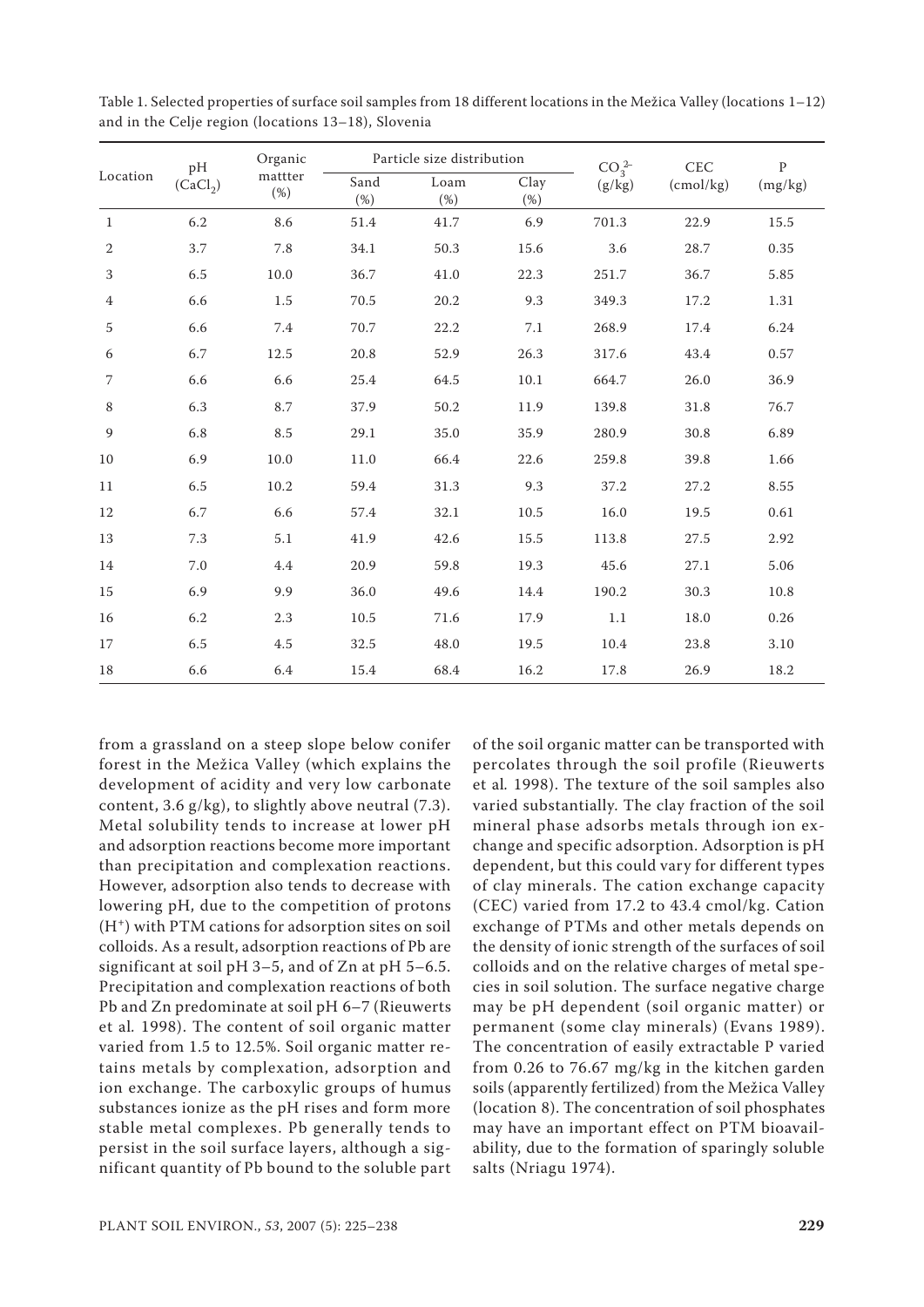#### **Pb fractionation, phyto-, oral and leachability**

Fractionation of Pb in soil samples is shown in Table 2. Total Pb concentrations in soils ranged from 56.3 to 9585.1 mg/kg. All soil samples exceeded the EU warning limit, and 12 of 18 samples exceeded the EU critical limit for Pb in soil of 50 and 300 mg/kg, respectively (Council Directive 86/278/EEC 1986). The average recovery of Pb after sequential extractions was 92.9%. Pb was mostly bound to soil organic matter (31.5–74.7% of the total soil Pb) and carbonates (5.0–67.1%) or remained in the residual form (5.9–23.8%). This distribution pattern of Pb in different soil fractions was similar to that reported after our previous investigations in the Mežica Valley and Celje region (Leštan and Grčman 2001, Leštan et al*.* 2003). A strong association of Pb with organic matter was also described by Kabata-Pendias and Pendias (1992), based on the results of many investigators. Li and Thornton (2001) reported a significant association of Pb with the soil carbonate phase. Chlopecka et al*.* (1996) and Ramos et al*.* (1994), however, found most of the Pb to be bound to Fe and Mn oxide and the organic fraction. In contrast to these reports, the fraction of Pb bound to oxides was quite low for most of our soil samples (0.11–8.3%). As observed before by other authors (Ramos et al*.* 1994, Chlopecka et al*.* 1996, Maiz et al*.* 2000), a very small fraction of the total Pb was determined in the soil solution (0.05–0.57%) and exchangeable from the soil colloids to the soil solution (0.01–6.40%).

To assess phytoavailable Pb and Zn, we used the indicator plant *T. officinale*. The concentration of Pb in the leaves of *T. officinale* grown in contaminated soils ranged from 6.7 to 89.3 mg/kg (Table 3). This is comparable to the results of Keane et al. (2001), who measured from 0.5 to 45 mg/kg Pb

Table 2. Total Pb concentration and fractionation of Pb in soil samples from the Mežica Valley and in the Celje region

| Location | <b>Total Pb</b><br>(mg/kg) | Fractionation of Pb (mg/kg) |                 |                  |                                 |                  |                  | Recovery |
|----------|----------------------------|-----------------------------|-----------------|------------------|---------------------------------|------------------|------------------|----------|
|          |                            | I. <sup>a</sup>             | II <sub>p</sub> | III <sup>c</sup> | IV <sup>d</sup>                 | V <sup>e</sup>   | VI. <sup>f</sup> | $(\%)$   |
| 1        | 840.5                      | $1.08 \pm 0.16$             | $3.37 \pm 0.98$ | $297.2 \pm 7.7$  | $0.99 \pm 0.45$                 | $264.6 \pm 10.0$ | $85.7 \pm 1.0$   | 78.0     |
| 2        | 423.6                      | $0.92 \pm 0.22$             | $27.1 \pm 0.8$  | $125.2 \pm 4.0$  | $35.2 \pm 1.2$                  | $171.6 \pm 6.1$  | $53.7 \pm 5.1$   | 97.8     |
| 3        | 437.2                      | $0.75 \pm 0.16$             | $0.35 \pm 0.26$ | $97.7 \pm 0.8$   | $2.11 \pm 0.39$                 | $279.3 \pm 9.0$  | $104.0 \pm 4.6$  | 110.7    |
| 4        | 3816                       | $1.74 \pm 0.77$             | $5.19 \pm 0.40$ | $2560 \pm 194$   | $20.7 \pm 2.0$                  | $962.5 \pm 57.2$ | $352.0 \pm 39.0$ | 102.3    |
| 5        | 9585                       | $13.7 \pm 5.0$              | $12.0 \pm 5.1$  | $4445 \pm 72$    | $74.2 \pm 1.9$                  | $4213 \pm 131$   | $606.0 \pm 25.5$ | 97.7     |
| 6        | 1662                       | $2.72 \pm 0.50$             | $1.41 \pm 0.42$ | $464.5 \pm 6.6$  | $7.93 \pm 1.37$                 | $1083 \pm 2$     | $173.7 \pm 14.7$ | 104.3    |
| 7        | 1540                       | $1.86 \pm 0.57$             | $2.04 \pm 1.24$ | $504.0 \pm 6.9$  | $3.74 \pm 0.18$                 | $550.7 \pm 11.1$ | $205.3 \pm 2.5$  | 82.3     |
| 8        | 4588                       | $4.83 \pm 0.55$             | $3.17 \pm 2.19$ | $1017 \pm 13$    | $11.7 \pm 1.6$                  | $3256 \pm 20$    | $272.0 \pm 9.0$  | 99.5     |
| 9        | 561.3                      | $0.87 \pm 0.13$             | $0.19 \pm 0.18$ | $157.5 \pm 1.8$  | $3.57 \pm 0.04$                 | $419.0 \pm 7.3$  | $59.0 \pm 3.0$   | 114.0    |
| 10       | 579.3                      | $0.88 \pm 0.29$             | $0.68 \pm 0.10$ | $121.5 \pm 0.5$  | $1.61 \pm 0.25$                 | $299.8 \pm 5.1$  | $68.7 \pm 5.0$   | 85.1     |
| 11       | 929.2                      | $0.81 \pm 0.26$             | $1.75 \pm 0.35$ | $209.5 \pm 7.9$  | $4.11 \pm 1.30$                 | $677.5 \pm 8.6$  | $97.3 \pm 4.0$   | 106.6    |
| 12       | 272.7                      | $0.91 \pm 0.27$             | $2.87 \pm 1.56$ | $6.39 \pm 0.08$  | $1.59 \pm 0.13$                 | $173.6 \pm 1.6$  | $50.3 \pm 8.4$   | 86.4     |
| 13       | 170.8                      | $0.19 \pm 0.06$             | $0.04 \pm 0.08$ | $23.5 \pm 0.5$   | $0.18 \pm 0.31$                 | $86.2 \pm 2.9$   | $30.9 \pm 2.0$   | 82.6     |
| 14       | 182.2                      | $0.32 \pm 0.16$             | $0.16 \pm 0.11$ | $21.9 \pm 0.8$   | $1.81 \pm 0.87$                 | $85.5 \pm 16.7$  | $37.6 \pm 2.0$   | 80.8     |
| 15       | 475.9                      | $0.99 \pm 0.07$             | $0.33 \pm 0.04$ | $122.2 \pm 7.4$  | $1.73 \pm 0.25$                 | $245.7 \pm 10.9$ | $44.0 \pm 5.3$   | 87.2     |
| 16       | 56.3                       | $0.32 \pm 0.06$             | $0.06 \pm 0.05$ |                  | $2.79 \pm 0.15$ 4.33 $\pm$ 3.08 | $24.2 \pm 2.9$   | $12.9 \pm 1.8$   | 79.3     |
| 17       | 82.9                       | $0.47 \pm 0.03$             | $0.31 \pm 0.21$ |                  | $7.67 \pm 0.27$ 1.27 $\pm$ 0.34 | $51.0 \pm 3.4$   | $13.4 \pm 0.9$   | 89.5     |
| 18       | 211.5                      | $0.34 \pm 0.04$             | $0.02\pm0.03$   | $21.5 \pm 0.1$   | $2.79 \pm 1.14$                 | $129.0 \pm 2.7$  | $32.9 \pm 2.0$   | 88.3     |

<sup>a</sup>in soil solution, <sup>b</sup>exchangeable, <sup>c</sup>bound to carbonate, <sup>d</sup>bound to Fe and Mn oxides, <sup>e</sup>bound to organic matter,  $^{\rm f}$ residual fraction,  $^{\rm g}$ results presented as means of three replicates  $\pm$  SD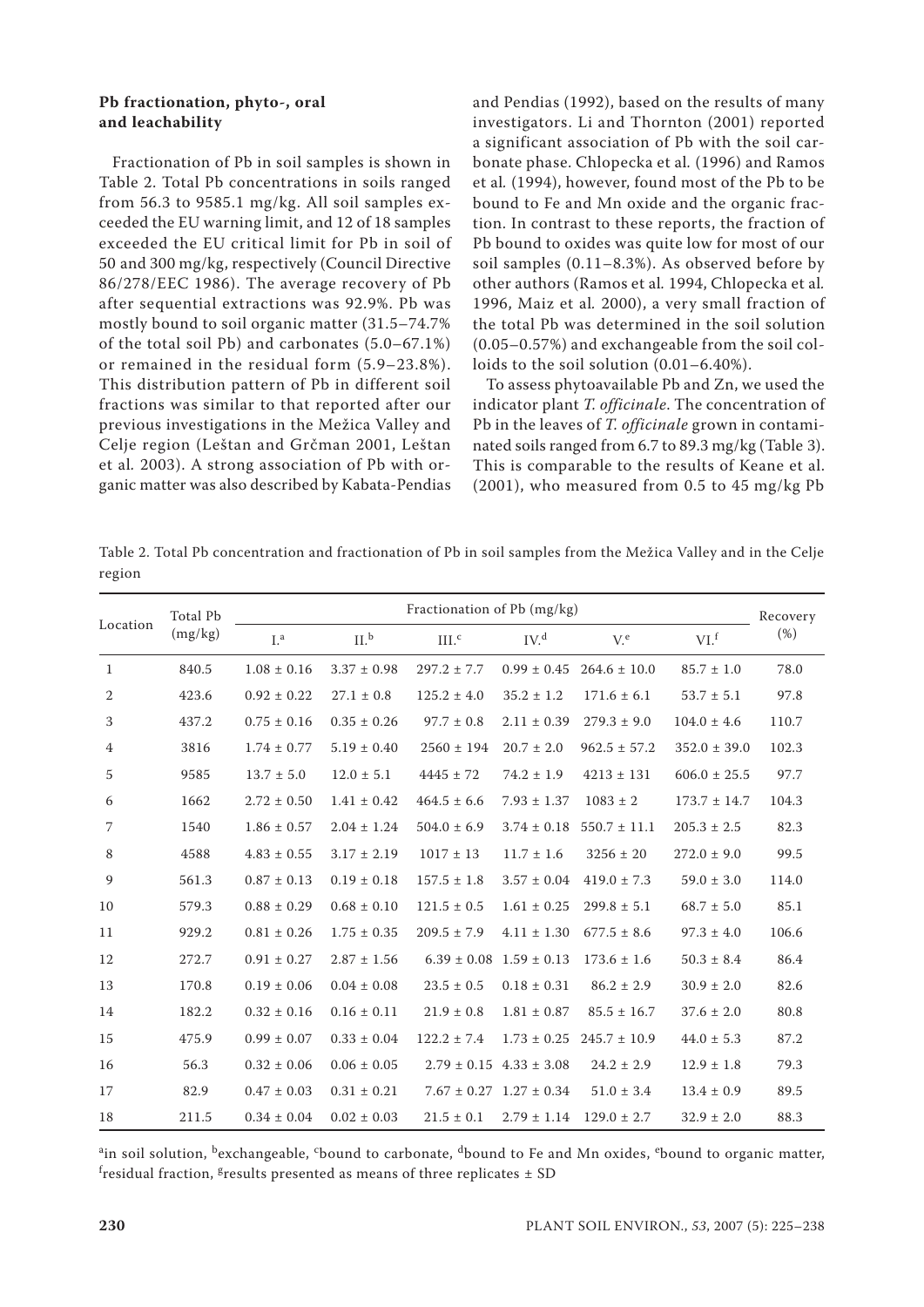| Location     | Pb in T. officinale      | PBET (mg/kg)       | <b>TCLP</b>       |                 |
|--------------|--------------------------|--------------------|-------------------|-----------------|
|              | (mg/kg)                  | stomach phase      | intestinal phase  | (mg/l)          |
| 1            | $\mathbf{a}$             | $124.7 \pm 36.9^b$ | $52.0 \pm 16.0$   | $0.46 \pm 0.08$ |
| $\mathbf{2}$ |                          | $95.0 \pm 19.6$    | $33.1 \pm 14.6$   | $0.43 \pm 0.04$ |
| 3            | 56.2                     | $51.6 \pm 14.5$    | $7.9 \pm 1.5$     | $0.09 \pm 0.04$ |
| 4            |                          | $536.7 \pm 105.2$  | $302.0 \pm 51.4$  | $8.01 \pm 0.64$ |
| 5            | 89.3                     | $1233.0 \pm 227.2$ | $937.3 \pm 165.9$ | $12.4 \pm 1.5$  |
| 6            | 44.8                     | $192.7 \pm 21.9$   | $61.8 \pm 3.4$    | $1.16 \pm 0.16$ |
| 7            | 39.3                     | $159.3 \pm 10.7$   | $86.3 \pm 10.8$   | $0.96 \pm 0.37$ |
| $\,8\,$      | 26.9                     | $361.4 \pm 58.5$   | $209.8 \pm 36.3$  | $1.97 \pm 0.29$ |
| 9            | 13.7                     | $48.1 \pm 7.5$     | $16.8 \pm 2.1$    | $0.32 \pm 0.15$ |
| 10           | $\qquad \qquad -$        | $38.6 \pm 4.1$     | $16.9 \pm 1.9$    | $0.14 \pm 0.03$ |
| 11           | 26.9                     | $79.4 \pm 15.4$    | $51.3 \pm 9.7$    | $0.46 \pm 0.05$ |
| 12           | 14.6                     | $30.1 \pm 8.2$     | $7.8 \pm 1.9$     | $0.11 \pm 0.02$ |
| 13           | $\overline{\phantom{m}}$ | $15.3 \pm 2.6$     | $4.9 \pm 1.7$     | $0.11 \pm 0.02$ |
| 14           | 20.2                     | $15.4 \pm 1.4$     | $1.4 \pm 1.3$     | $0.11 \pm 0.01$ |
| 15           | 6.7                      | $50.6 \pm 5.8$     | $11.6 \pm 1.2$    | $0.05 \pm 0.04$ |
| 16           | $\overline{\phantom{m}}$ | $8.1 \pm 4.8$      | $5.1 \pm 1.3$     | $0.07 \pm 0.06$ |
| 17           | 11.2                     | $8.2 \pm 0.5$      | $4.1\pm1.3$       | $0.06 \pm 0.02$ |
| 18           | 9.9                      | $22.3 \pm 4.2$     | $5.5\pm0.5$       | $0.15 \pm 0.04$ |

| Table 3. Uptake of Pb into the Taraxacum officinale and Pb extracted from soil by PBET and TCLP |  |  |
|-------------------------------------------------------------------------------------------------|--|--|
|-------------------------------------------------------------------------------------------------|--|--|

<sup>a</sup>Pb plant concentration was not determined (less than 0.3 g of biomass in the combined sample), <sup>b</sup>results presented as means of three replicates ± SD

in leaf samples of *T. officinale* grown on soil with 3.12 to 662 mg/kg Pb.

Ingestion is the major pathway of exposure to Pb in soils and dust. Oral bioavailability (bioaccessibility) of Pb was determined *in vitro* using Ruby's PBET test. The majority of Pb in our soil samples was not bioaccessible: the PBET stomach phase extracted from 6.7 to 23.0% of total initial soil Pb and the PBET intestinal phases extracted even less, from 0.75 to 7.9% of initial soil Pb. Consequently, the concentration of orally available Pb soluble in the stomach phase ranged from  $8.1 \pm 4.8$  to  $1233.0 \pm 227.2$  mg/kg, and Pb available from the intestinal phase from  $1.4 \pm 1.3$  to 937.3  $\pm$ 165.9 mg/kg (Table 3). The highest Pb concentration soluble in stomach and intestinal phases was found in soil from location 5 (former farmland). High Pb bioaccessibility (361.4  $\pm$  58.5 and 209.8  $\pm$ 36.3 mg Pb/kg in stomach and intestinal phases, respectively) was found, quite alarmingly, also in a soil sample taken from a kitchen garden (Table 3, location 8).

Pb leachability assessed by TCLP indicated a range of Pb concentrations in the extracts of contaminated soil from  $0.05 \pm 0.04$  to  $12.4 \pm 1.5$  mg/l (Table 3). In soil samples from locations 4 and 5, the concentration of Pb in TCLP leachate exceeded 5 mg/l, the TCLP regulatory limit for materials considered to be hazardous waste.

#### **Zn fractionation, phyto- and leachability**

Total Zn concentrations in soils ranged from 171.0 to 15 828 mg/kg (Table 4). All soil samples exceeded the warning and critical limits for Zn in soil, set at 150 and 300 mg/kg (Council Directive 86/278/EEC 1986). Average recovery of Zn after sequential extractions was 101.8%. The residual Zn fraction (17.4–86.6), fraction of Zn bound to organic matter (8.2–44.9%) and fraction of Zn bound to soil carbonates (2.5–44.7%) predominated (Table 4). A relatively small fraction of total Zn was determined in the soil solution (0.03–0.59%)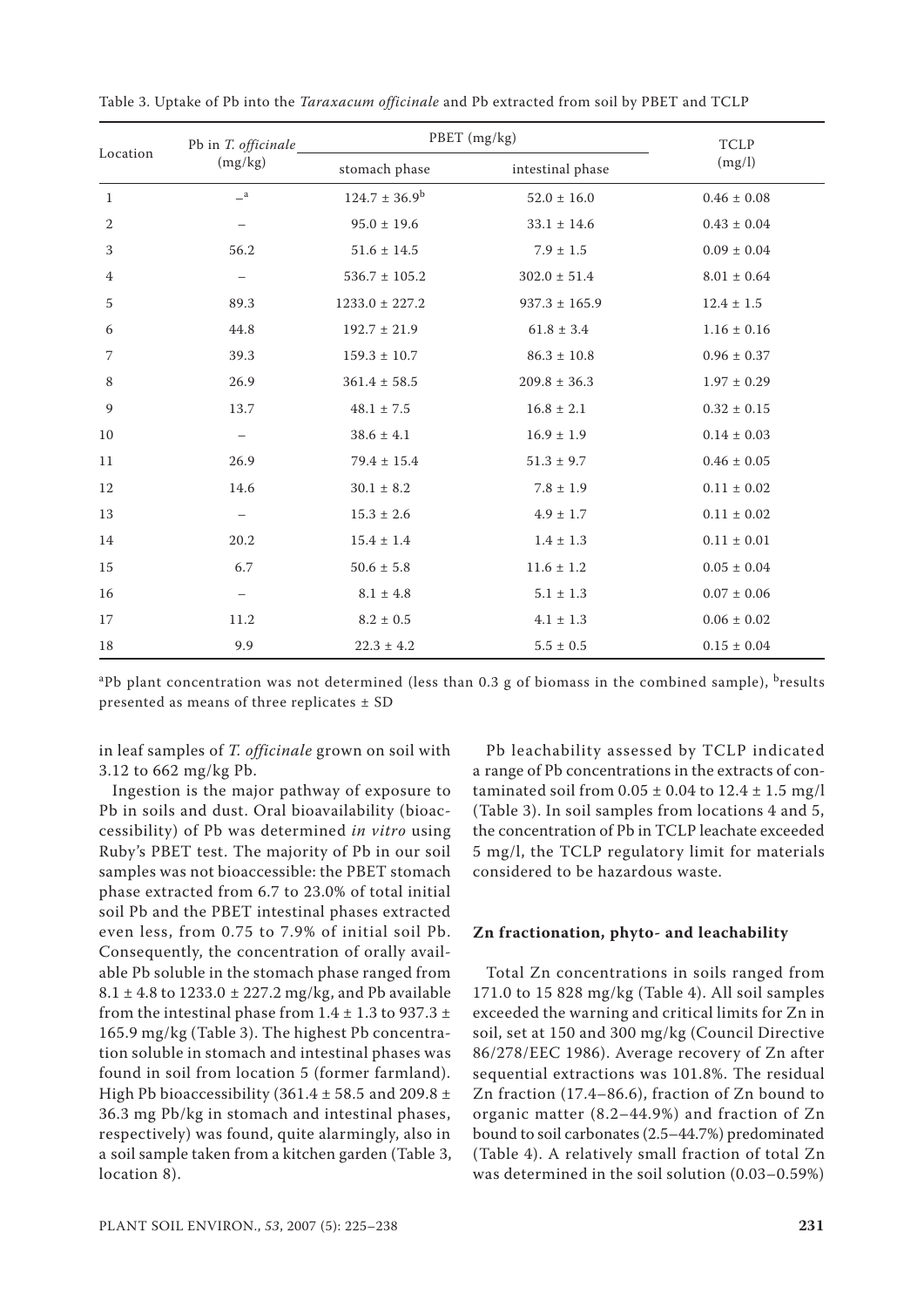| Location       | Total Zn<br>(mg/kg) | Fractionation of Zn (mg/kg) |                 |                  |                  |                  |                  | Recovery |
|----------------|---------------------|-----------------------------|-----------------|------------------|------------------|------------------|------------------|----------|
|                |                     | $\mathrm{I}^{\mathrm{a}}$   | II.             | III <sup>c</sup> | IV <sup>d</sup>  | V <sup>e</sup>   | VI. <sup>f</sup> | (% )     |
| 1              | 373.7               | $0.40 \pm 0.09$ g           | $2.85 \pm 0.27$ | $155.4 \pm 2.1$  | $7.04 \pm 0.13$  | $139.0 \pm 2.3$  | $154.5 \pm 4.5$  | 122.9    |
| 2              | 181.6               | $0.15 \pm 0.02$             | $18.8 \pm 0.6$  | $4.46 \pm 0.13$  | $4.43 \pm 0.09$  | $33.3 \pm 4.1$   | $154.6 \pm 4.3$  | 118.8    |
| 3              | 804.7               | $0.69 \pm 0.07$             | $1.86 \pm 0.07$ | $112.1 \pm 3.6$  | $11.4 \pm 0.2$   | $241.4 \pm 3.9$  | $438.3 \pm 20.6$ | 100.1    |
| $\overline{4}$ | 4222                | $1.06 \pm 0.18$             | $14.0 \pm 0.4$  | $822.7 \pm 35.6$ | $201.0 \pm 15.2$ | $1233 \pm 15$    | $1775 \pm 34$    | 95.8     |
| 5              | 15828               | $5.88 \pm 2.18$             | $20.3 \pm 2.0$  | $7073 \pm 646$   | $1099 \pm 16$    | $4265 \pm 200$   | $3555 \pm 154$   | 101.2    |
| 6              | 971.8               | $1.24 \pm 0.30$             | $1.59 \pm 0.33$ | $90.0 \pm 1.2$   | $18.2\pm0.1$     | $213.7 \pm 6.9$  | $658.7 \pm 29.0$ | 101.2    |
| 7              | 676.0               | $0.77 \pm 0.20$             | $5.40 \pm 0.03$ | $132.6 \pm 4.0$  | $17.2 \pm 0.3$   | $218.7 \pm 13.0$ | $383.2 \pm 11.3$ | 112.1    |
| 8              | 1449                | $1.12 \pm 0.17$             | $7.48 \pm 0.03$ | $180.3 \pm 5.8$  | $38.4 \pm 3.9$   | $468.2 \pm 14.7$ | $741.0 \pm 29.5$ | 99.2     |
| 9              | 370.5               | $0.44 \pm 0.13$             | $0.17 \pm 0.01$ | $10.5 \pm 0.7$   | $0.09 \pm 0.05$  | $30.4 \pm 1.9$   | $320.9 \pm 7.8$  | 97.8     |
| 10             | 204.7               | $0.14 \pm 0.08$             | $0.16 \pm 0.04$ | $10.6 \pm 1.0$   | $1.04 \pm 0.09$  | $55.2 \pm 9.6$   | $127.1 \pm 8.8$  | 94.9     |
| 11             | 829.2               | $0.52 \pm 0.08$             | $15.5 \pm 1.0$  | $61.6 \pm 6.5$   | $19.3 \pm 1.2$   | $230.0 \pm 17.4$ | $509.0 \pm 9.2$  | 100.8    |
| 12             | 171.0               | $0.23 \pm 0.08$             | $0.29 \pm 0.06$ | $8.04 \pm 0.22$  | $3.39 \pm 0.31$  | $36.2 \pm 5.0$   | $119.3 \pm 1.8$  | 97.9     |
| 13             | 799.5               | $1.47 \pm 0.04$             | $1.01 \pm 0.06$ | $116.7 \pm 7.9$  | $26.6 \pm 2.0$   | $288.2 \pm 29.6$ | $344.0 \pm 42.9$ | 97.3     |
| 14             | 1202                | $1.79 \pm 0.28$             | $1.69 \pm 1.19$ | $169.7 \pm 6.1$  | $74.1 \pm 16.7$  | $386.0 \pm 14.5$ | $486.3 \pm 15.3$ | 93.1     |
| 15             | 1564                | $3.23 \pm 0.09$             | $4.69 \pm 0.19$ | $307.7 \pm 3.8$  | $32.9 \pm 1.1$   | $549.5 \pm 8.3$  | $701.7 \pm 11.4$ | 102.2    |
| 16             | 163.3               | $0.96 \pm 0.21$             | $0.75 \pm 0.27$ | $5.86 \pm 0.17$  | $13.6 \pm 1.0$   | $24.1 \pm 1.3$   | $126.9 \pm 9.6$  | 105.5    |
| 17             | 516.2               | $1.38 \pm 0.08$             | $2.49 \pm 0.07$ | $74.0 \pm 6.6$   | $60.3 \pm 7.2$   | $231.7 \pm 12.1$ | $89.7 \pm 3.3$   | 89.0     |
| 18             | 1037                | $1.71 \pm 0.03$             | $1.80 \pm 0.09$ | $121.0 \pm 8.4$  | $59.7 \pm 27.4$  | $416.2 \pm 13.0$ | $469.0 \pm 44.5$ | 103.2    |

Table 4. Total Zn concentration and fractionation of Zn in soil samples from the Mežica Valley and in the Celje region

ain soil solution, bexchangeable, <sup>c</sup>bound to carbonate, <sup>d</sup>bound to Fe and Mn oxides, <sup>e</sup>bound to organic matter,  $\rm ^f$ residual fraction,  $\rm ^g$ results presented as means of three replicates  $\rm \pm 5D$ 

and in the fraction of Zn bound to soil oxides (0.03–11.7%). In most soil samples, the fraction of Zn exchangeable from soil colloids was very low, from 0.07 to 1.9%, except for soil from location 2 with pH 3.7, where 10.4% of total Zn was determined in the fraction exchangeable from soil colloids. Similar Zn fractionation in soils of Mežica Valley and Celje region was reported earlier (Leštan and Grčman 2001, Leštan et al*.* 2003). Kabala and Singh (2001), and Rivero et al*.* (2000) also reported for agricultural calcareous soil that Zn was mostly concentrated in the residual fraction. Chlopecka et al*.* (1996), however, found most Zn bound to the residual fraction and also to soil oxides, where we determined very small proportions of Zn. Dvořák et al. (2003) analysed three types of loamy and clay-loamy soils and found Zn distributed over exchangeable, oxides, organic and residual fractions.

The concentration of Zn in the leaves of *T. officinale* was 2 to 20 times higher than the concentration of Pb (Table 5). Keane et al*.* (2001) also reported a higher Zn uptake, even though they picked *T. officinale* in soils that generally contained less Zn than Pb. Many plants are known to accumulate or even hyper-accumulate high amounts of Zn. Some hyperaccumulators, e.g., *Alyssum* and *Thlaspi* spp*.,* can accumulate  $> 1\%$  of Zn in their dry biomass (Baker and Walker 1990). There is only one reliable report of a Pb hyperaccumulator; Puschenreiter et al*.* (2001) reported that *Thlaspi goesingense* accumulated 2840 mg Pb/kg in shoots.

We did not measure Zn oral availability, since PBET has been developed and validated only for Pb and As. For Zn, the US EPA sets the TCLP regulatory limit for materials considered as hazardous waste at 250 mg/l. This limit was not exceeded in any of soil samples (Table 5).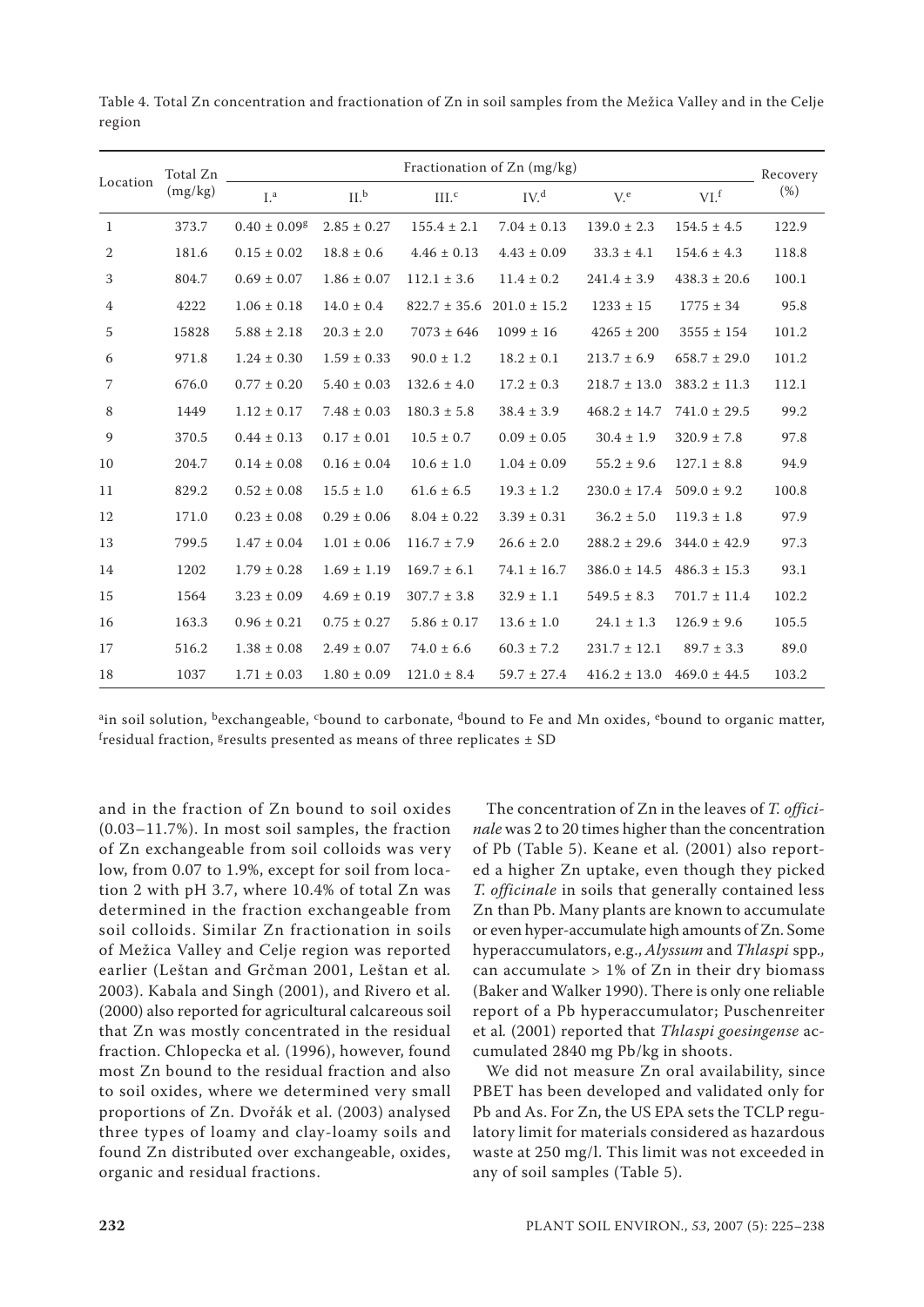| Location       | Zn in T. officinale<br>(mg/kg) | TCLP<br>(mg/l)          |  |  |
|----------------|--------------------------------|-------------------------|--|--|
| 1              | $\mathbf{a}$                   | $1.25 \pm 0.19^{\rm b}$ |  |  |
| $\overline{2}$ |                                | $0.35 \pm 0.05$         |  |  |
| 3              | 112.7                          | $1.02 \pm 0.00$         |  |  |
| $\overline{4}$ |                                | $14.0 \pm 1.5$          |  |  |
| 5              | 276.0                          | $21.3 \pm 0.8$          |  |  |
| 6              | 246.0                          | $1.07 \pm 0.20$         |  |  |
| 7              | 191.6                          | $1.84 \pm 0.20$         |  |  |
| 8              | 186.2                          | $2.79 \pm 0.21$         |  |  |
| 9              | 104.5                          | $0.22 \pm 0.12$         |  |  |
| 10             |                                | $0.14 \pm 0.02$         |  |  |
| 11             | 171.8                          | $1.35 \pm 0.10$         |  |  |
| 12             | 114.8                          | $0.19 \pm 0.04$         |  |  |
| 13             |                                | $0.67 \pm 0.06$         |  |  |
| 14             | 132.2                          | $2.85 \pm 0.47$         |  |  |
| 15             | 132.7                          | $1.57 \pm 0.19$         |  |  |
| 16             |                                | $0.19 \pm 0.05$         |  |  |
| 17             | 161.7                          | $1.41 \pm 0.21$         |  |  |
| 18             | 125.4                          | $2.12 \pm 0.12$         |  |  |

Table 5. Uptake of Zn into the *Taraxacum officinale* and Zn extracted from soil by TCLP

aless than 0.3 g of plant biomass in the combined sample,  $<sup>b</sup>$ results presented as means of three replicates  $\pm$  SD</sup>

### **Relationships among soil properties, PTMs fractionation, bio- and leachability**

Three simple two-parameter regression models [linear ( $y = a + bx$ ) and two 2<sup>nd</sup> order polynomial  $(y = a + bx^2$  and  $y = a + bx + cx^2$ ] were used to study possible correlations between total soil Pb and Zn concentrations and selected measured soil properties, the distribution of Pb and Zn in soil fractionates (in % of total soil Pb and Zn), phytoavailable Pb and Zn using *T. officinale* as an indicator plant (expressed as a bioconcentration factor: the ratio of metal concentration in plant shoots to metal concentration in soil), bioaccessible Pb using the PBET test (expressed as % of total soil Pb available in stomach and intestinal phases), and leachable Pb and Zn using TCLP (expressed as % of the total soil Pb and Zn measured in soil leachate). Two-parameter regression equations that gave the best fit to the given pair of experimental data, with significance level (*P*) lower than 0.05,

are listed in Table 6. Most dependent variables were significantly ( $P < 0.05$ ) correlated with two or more independent variables. These variables were considered in the multiple regression analysis. Linear, cubic and  $2<sup>nd</sup>$  order polynomial relations of dependent variable to each of the independent variables were tested within the regression equation, and the model giving the best fits is shown in Table 6.

Cation exchange capacity is the function of soil pH and negatively charged positions on soil colloids and mainly measures the quantity of available sorption sites on clay and organic matter. While the correlation of CEC with soil pH was not significant for our data, strong positive separate correlations between CEC and organic matter and clay content were confirmed (Table 6). Multiple regression comprising both independent variables in a single model gave even a better fit (*P* < 0.001) and explained about 75% of the variance of CEC (Table 6). Francois et al*.* (2004) also obtained a significant positive correlation  $(R^2 = 86%)$  between CEC and soil organic matter and clay content using a linear multiple regression model. Although carbonate content and pH in soils are considered to be closely linked, they were not significantly correlated, as reported by the same author. We considered other soil properties presented in Table 1 to be independent of one another.

No significant correlations were found between the proportion of Pb and Zn in the fraction of PTMs soluble in soil solution and measured soil properties. A possible explanation is a very small amount of Pb and Zn (less than 0.6% of total PTMs soil content) determined in this fraction, obtained after soil extraction with deionised water (Tables 2 and 4). The fraction of PTMs soluble in soil solution consists of free hydrated ions and water-soluble organic and inorganic complexes. They are the most mobile forms of PTMs in soil and therefore important in the soil risk assessment. A considerable number of studies tried to infer relationships between the mobility of PTMs and soil properties, based on regression analysis. Sauve et al*.* (1997), for example, reported that the concentration of dissolved Pb and activity of free Pb<sup>2+</sup> ions were highly significantly correlated to soil pH and total Pb content. Carlon et al*.* (2004) applied multiple regression to literature data and obtained a soil pH-dependent regression equation of the soil-water distribution coefficient for Pb (ratio of sorbed PTM to dissolved PTM).

Soil pH is generally acknowledged to be an important regulating factor for metal partitioning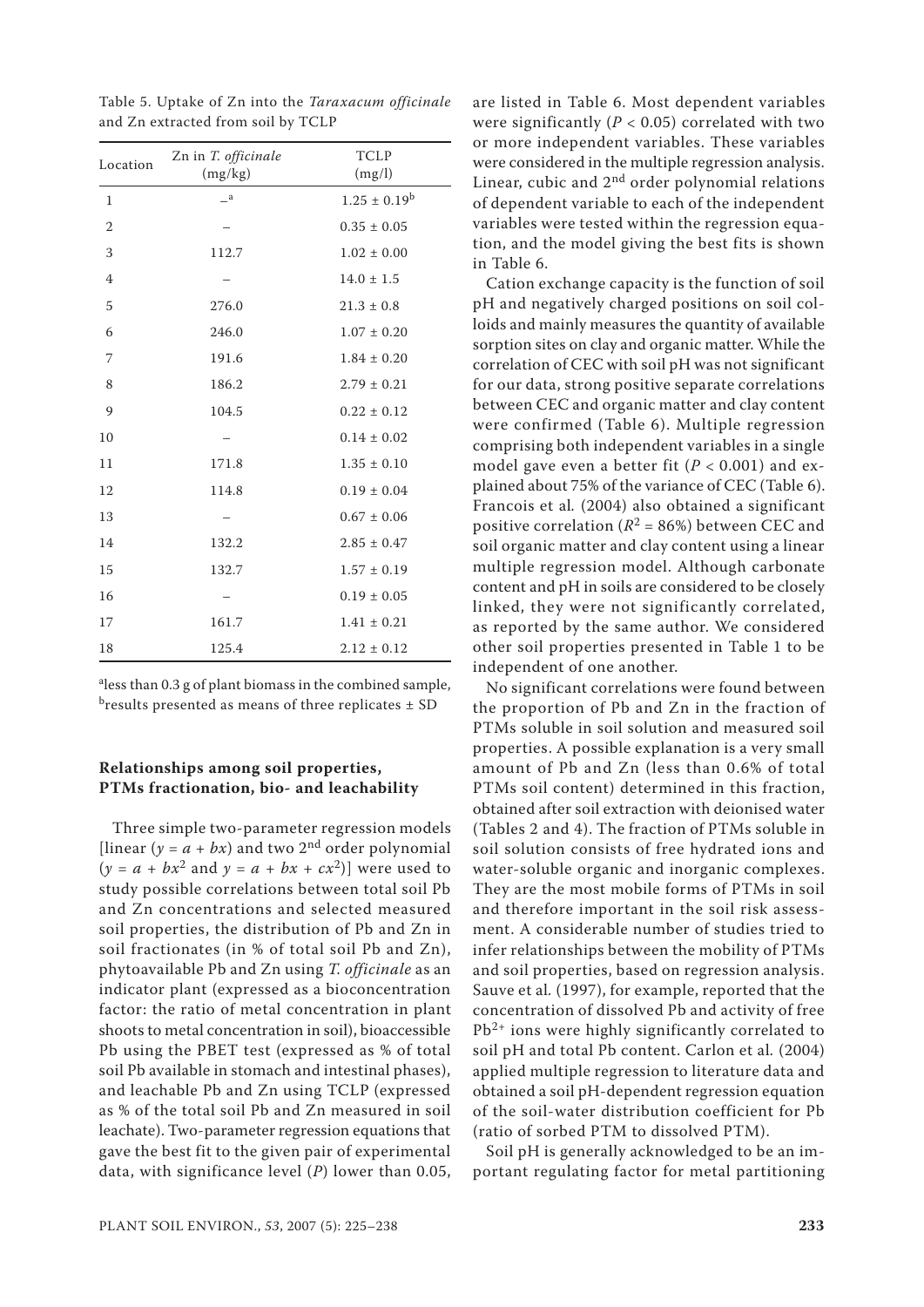Table 6. Results of a two-parameter regression analysis (*P* < 0.05) correlating soil parameters, data on Pb and Zn fractionation, Pb and Zn uptake into *Taraxacum officinale*, Pb oral availability (PBET), and Pb and Zn soil mobility (TCLP)

|                                    | $P$ value | $R^2~(\%)$ | Model                                         |
|------------------------------------|-----------|------------|-----------------------------------------------|
| <b>CEC</b>                         |           |            |                                               |
| Organic matter                     | 0.0001    | 59.82      | $y = 18.76 + 0.14x^2$                         |
| Clay                               | 0.0076    | 36.83      | $y = 17.81 + 0.60x$                           |
| II. Exchangeable Pb                |           |            |                                               |
| pH                                 | 0.0000    | 95.75      | $y = 30.23 - 8.77x + 0.64x^2$                 |
| II. Exchangeable Zn                |           |            |                                               |
| pH                                 | 0.0000    | 95.85      | $y = 36.78 - 10.24x + 0.72x^2$                |
| <b>III. Pb bound to carbonates</b> |           |            |                                               |
| Carbonates                         | 0.0014    | 47.99      | $y = 14.96 + 0.52x$                           |
| <b>Total Pb</b>                    | 0.0095    | 39.05      | $y = 15.30 + 1.15.10^{-2}x - 8.86.10^{-7}x^2$ |
| III. Zn bound to carbonates        |           |            |                                               |
| Carbonates                         | 0.0331    | 25.38      | $y = 8.86 + 0.26x$                            |
| Clay                               | 0.0190    | 29.85      | $y = 26.94 - 0.79x$                           |
| Total Zn                           | 0.0005    | 54.43      | $y = 10.29 + 2.20.10^{-3}x$                   |
| IV. Pb bound to oxides             |           |            |                                               |
| pH                                 | 0.0015    | 47.83      | $y = 18.29 - 2.58x$                           |
| IV. Zn bound to oxides             |           |            |                                               |
| Organic matter                     | 0.0038    | 41.76      | $y = 9.00 - 0.72x$                            |
| <b>CEC</b>                         | 0.0305    | 26.04      | $y = 9.92 - 0.22x$                            |
| V. Pb bound to organic matter      |           |            |                                               |
| Carbonates                         | 0.0193    | 29.71      | $y = 63.86 - 0.34x$                           |
| VI. Pb in residual fraction        |           |            |                                               |
| Organic matter                     | 0.0429    | 23.20      | $y = 23.18 - 1.11x$                           |
| Total Pb                           | 0.0050    | 44.03      | $y = 19.67 + 5.17.10^{-3}x - 4.04.10^{-7}x^2$ |
| VI. Zn in residual fraction        |           |            |                                               |
| Clay                               | 0.0188    | 25.54      | $y = 42.42 + 3.30.10^{-2}x^2$                 |
| Total Zn                           | 0.0434    | 23.11      | $y = 56.95 - 2.41.10^{-3}x$                   |
| Pb uptake into T. officinale       |           |            |                                               |
| IV. Pb bound to oxides             | 0.0425    | 38.24      | $y = 1.31.10^{-2} + 5.73.10^{-2}x$            |
| VI. Pb in residual fraction        | 0.0046    | 60.94      | $y = -3.37.10^{-2} + 5.85.10^{-3}x$           |
| Zn uptake into T. officinale       |           |            |                                               |
| III. Zn bound to carbonates        | 0.0490    | 30.81      | $y = 0.34 - 8.86.10^{-3}x$                    |
| Pb in PBET stomach phase           |           |            |                                               |
| II. Exchangable Pb                 | 0.0001    | 62.41      | $y = 10.25 + 1.92x$                           |
| IV. Pb bound to oxides             | 0.0023    | 45.08      | $y = 9.93 + 0.89x$                            |
| V. Pb bound to organic matter      | 0.0070    | 37.38      | $y = 21.14 - 0.17x$                           |
| Pb in PBET intestinal phase        |           |            |                                               |
| Clay                               | 0.0497    | 21.98      | $y = 7.33 - 0.16x$                            |
| $\ensuremath{\mathsf{CEC}}$        | 0.0088    | 46.78      | $y = 22.03 - 1.06x + 1.47.10^{-2}x^2$         |
| Total Pb                           | 0.0192    | 29.77      | $y = 3.81 + 5.97.10^{-4}x$                    |
| III. Pb bound to carbonates        | 0.0210    | 24.59      | $y = 3.52 + 1.31.10^{-3}x^2$                  |
| IV. Pb bound to oxides             | 0.0326    | 25.48      | $y = 3.94 + 0.47x$                            |
| V. Pb bound to organic matter      | 0.0077    | 36.71      | $y = 11.55 - 0.12x$                           |
| <b>TCLP</b> leached Pb             |           |            |                                               |
| Organic matter                     | 0.0009    | 55.77      | $y = 4.48 - 0.74x + 3.85.10^{-2}x^2$          |
| <b>CEC</b>                         | 0.0016    | 51.97      | $y = 8.91 - 0.47x + 6.69.10^{-3}x$            |
| III. Pb bound to carbonates        | 0.0005    | 59.10      | $y = 2.06 - 9.04.10^{-2}x + 1.86.10^{-3}x^2$  |
| V. Pb bound to organic matter      | 0.0014    | 52.87      | $y = 8.82 - 0.24x + 1.91.10^{-3}x^2$          |
| <b>TCLP</b> leached Zn             |           |            |                                               |
| Clay                               | 0.0274    | 26.21      | $y = 5.41 - 0.12x$                            |
| III. Zn bound to carbonates        | 0.0459    | 24.86      | $y = 1.16 + 0.27x - 4.72.10^{-3}x^2$          |
| VI. Zn in residual fraction        | 0.0189    | 29.90      | $y = 6.21 - 5.21.10^{-2}x$                    |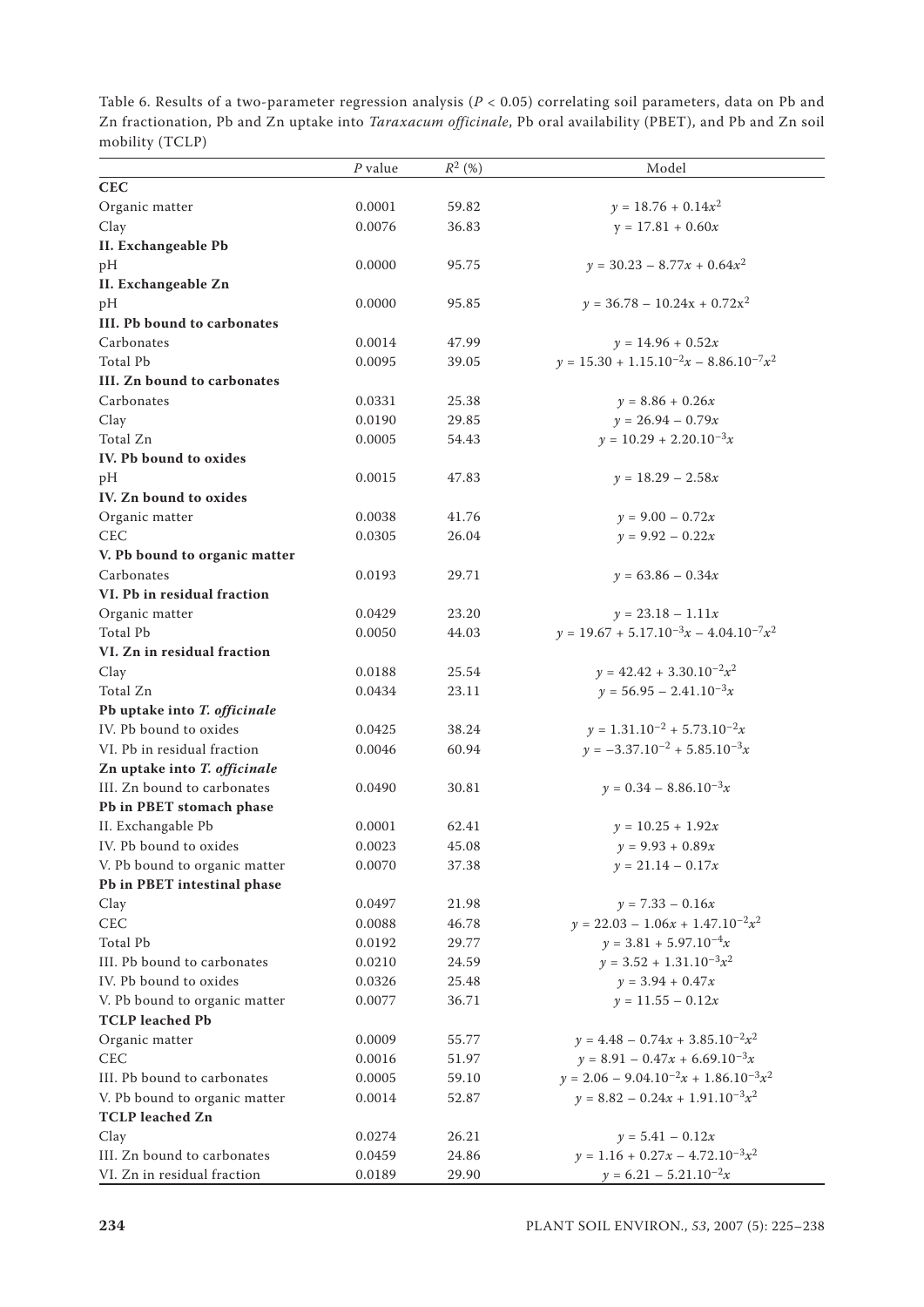and fractionation. Janssen et al*.* (1997) reported that pH was in fact the only soil parameter of significance for partitioning Pb, Zn and other metals between the soil solution and soil solid phases. In our study, soil pH affected the proportion of Pb bound to soil oxides and, highly significantly  $(P < 0.001)$ , the exchangeable Pb and Zn. More than 95% of the variability of Pb and Zn in the exchangeable fraction was explained by the variability of soil pH (Table 6). The association between metal adsorption on exchangeable surfaces of soil colloids and pH is partly due to the competition of  $H^+$  for adsorption sites at low pH resulting in decreased metal adsorption (Rieuwerts et al*.* 1998). Pb and Zn adsorption on exchangeable sites should therefore increase with increasing soil pH, but we obtained a negative correlation between soil pH and the proportion of exchangeable Pb and Zn (Table 6). However, soil pH values were fairly uniform for most samples. Except for a very acidic soil from location 2, they were within 1 pH unit in all other soils (Table 1). When soil from location 2 was taken from the equations, statistically less significant correlations ( $P > 0.05$ ) were found between soil pH and Pb and Zn soil fractionation. This indicates that soil pH from location 2 was the influential input in the regression analysis of data.

Except for soil pH, soils used in this study had a wide range and also adequate distribution of characteristics (Table 1) to determine the relationships among soil properties, Pb and Zn fractionation, availability and mobility. Soil pH was not used in further regression analysis.

As expected, the proportion of Pb and Zn bound to carbonates increased with soil carbonate content, and also with total Pb and Zn content (Table 6). Chlopecka et al*.* (1996) found no such correlation for Pb, while the proportion of Zn associated with the carbonate fraction also slightly increased with Zn soil concentration. The proportion of Zn bound to Fe and Mn oxides was lower in more organic soils with higher CEC (Table 6). The proportion of Pb bound to soil organic matter was lower in soils with a higher content of carbonates (Table 6) and, interestingly, not statistically significantly (*P* < 0.05) dependent on soil organic matter content. There were no significant ( $P < 0.05$ ) correlations between the proportion of Zn bound to organic matter and soil properties. The proportion of Pb in the residual soil fraction increased, while the proportion of residual Zn decreased with the total concentration of Pb and Zn in soil (Table 6). Chlopecka et al*.* (1996) reported an opposite ten-

dency: the proportion of Pb in the residual fraction decreased and the proportion of Zn increased with the total metal concentration. Residual Pb and Zn were correlated also with soil organic matter and clay content, respectively (Table 6). Rivero et al*.* (2000) reported that the residual soil Zn significantly correlated with clay and carbonate content in soil, but not with total Zn content.

The uptake of Pb and Zn by the indicator plant, *T. officinale*, correlated with the proportion of Pb and Zn in non-labile fractions, generally considered being not available for plants (Table 6). *T. officinale* grows very poorly on some soils (for some samples the amount of biomass was not sufficient to allow PTM determination) irrespective of Pb and Zn contamination. This could indicate that other soil factors than those measured in our study (i.e. soil structure, availability of micro and macro nutrients) could influence not just plant growth, but possibly also Pb and Zn uptake. Nevertheless, it is difficult to explain the significant positive correlation between Pb plant uptake and proportion of Pb in the least available, residual soil fraction (Table 6). Pichtel et al. (2000), for example, reported a slight correlation  $(P < 0.05)$  between Pb uptake by *T. officinale* and phytoavailable fractions of Pb soluble in soil solution and exchangeable from soil colloids. Marr et al*.* (1999) found no statistically significant  $(P < 0.05)$  correlations among Pb and Zn uptake by *T. officinale*, PTM concentration in soils, and PTM soil fractionation. They reported only a significant reduction of Zn plant uptake in soils with a higher concentration of easily available phosphates, which we found statistically not significant. On the other hand, Keane et al*.* (2001) reported that Pb and Zn concentrations in leaves of *T. officinale* collected in the fall increased significantly  $(P < 0.001)$  as the soil levels of PTMs increased. In leaf samples collected in the spring, a significant correlation was found only for Zn.

The solubility of soil Pb in both phases of PBET was correlated with several Pb soil fractions (Table 6). The proportion of stomach and intestinal soluble Pb decreased with the proportion of Pb bound to soil organic matter and increased with the proportion of Pb bound to oxides, exchangeable Pb (Pb in the PBET stomach phase only), and Pb bound to carbonates (Pb in the PBET intestinal phase only). Of soil properties, Pb in PBET intestinal phase correlated with CEC, and somewhat less significantly also with soil clay and total Pb content (Table 6). The application of multiple regression to Pb intestinal phase data provided a highly significant regression equation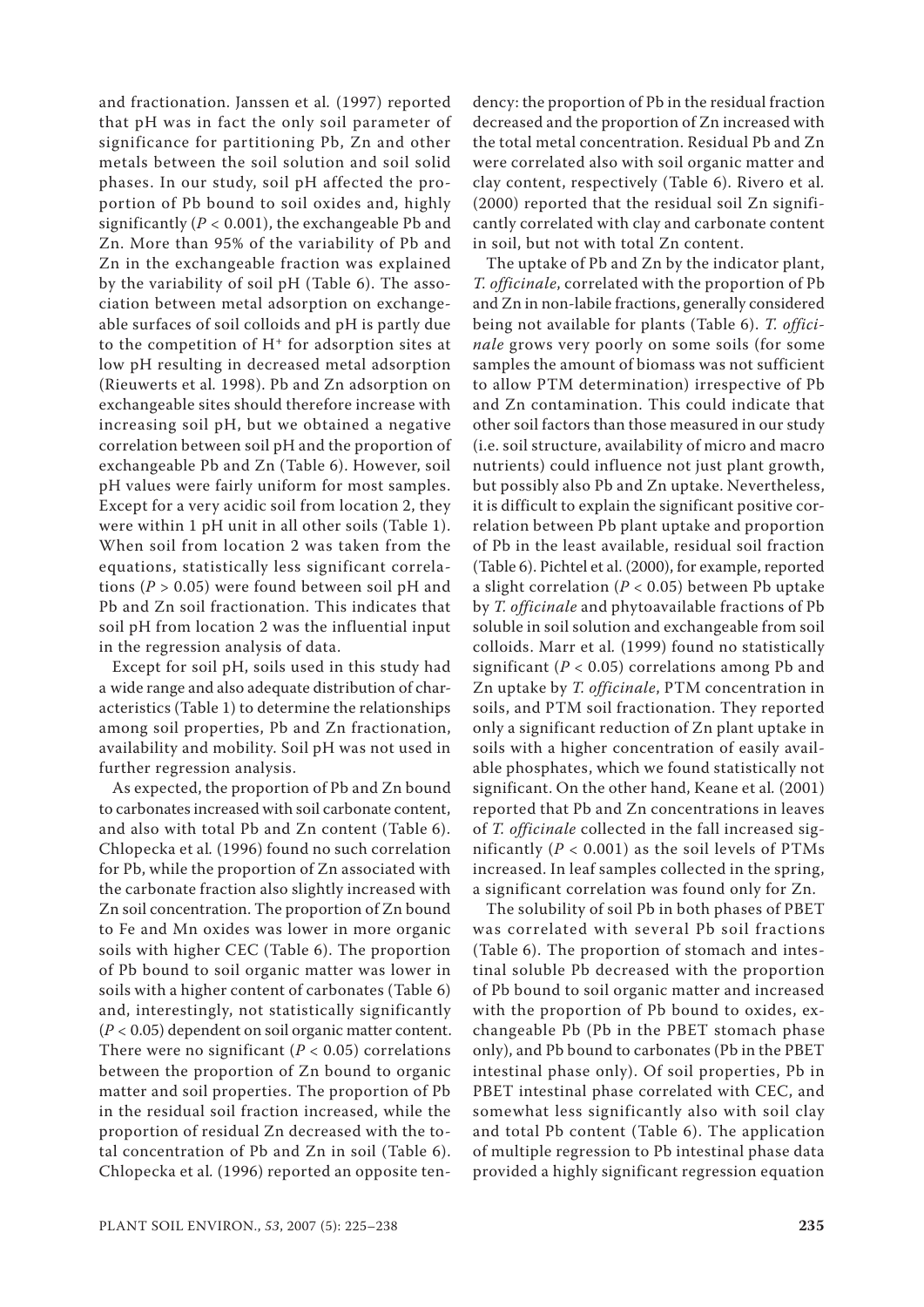(*P* < 0.001) dependent on the proportions of Pb bound to oxides and organic matter and on total soil Pb (Table 6). To test whether it is possible to use data from PTMs fractionation to predict the bioaccessibility of PTMs from incidental ingestion of contaminated soil, Basta and Gradwohl (2000) correlated Pb and Zn bioaccessibility, determined using PBET, and Pb and Zn soil fractionation determined with Potentially BioAvailable Sequential Extraction (PBASE). They found a statistically significant correlation (*P* < 0.01) between Pb soluble in the stomach phase of PBET and the following soil fractions: the fraction of acid-soluble Pb in weak surface complexes, the fraction of Pb in precipitates and in strong surface complexes, and Pb in the insoluble soil fraction. Pb in the intestinal phase of PBET correlated with the fraction of exchangeable and soluble Pb, the fraction of acid-soluble Pb in weak surface complexes, and Pb in the insoluble soil fraction of PBASE. Yang et al*.* (2003) reported that Pb availability in the PBET stomach phase decreased (*P* < 0.02) at higher soil pH. However, they used soil freshly spiked with Pb, in which Pb soil fractionation typical for older contaminations would not be expected.

The proportion of Pb leachable using TCLP was lower in soils with a higher content of organic matter and CEC, and lower than the proportion of Pb bound to organic matter and carbonates (Table 6). Multiple regression analysis yielded a statistically highly significant correlation (*P* < 0.001) of leachable Pb with soil organic matter and the fraction of Pb bound to carbonates (Table 6). At *P* < 0.05, leachable Zn (TCLP) correlated with soil clay content, and the proportions of Zn bound to oxides and in the residual fraction (Table 6). However, these correlations explained less than 30% of variability in leachable Zn.

Contaminated soils for this study were selected to span a wide range of soil properties and Pb and Zn concentrations. Substantial variations in the distribution of Pb and Zn among different soil fractions, phyto and oral availability and leachability were determined. However, using regression analysis, relatively few statistically highly significant ( $P < 0.001$ ) correlations were found among the measured parameters. It is possible that Pb and Zn soil fractionation, bioavailability, mobility and leachability are partly controlled by soil properties, processes and conditions that were not measured and included in regression models. These might include: (i) Redox potential. Metals are more readily dissolved in waterlogged soils with low redox potential (Rieuwerts et al*.* 1998). (ii) Presence of cations and anions. As total soil metal concentrations in soil solution increase, the fixation capacity of the solid soil phase becomes saturated and metals remain in soil solution. (iii) Presence of chelates. Plants have evolved several strategies for increasing the bioavailability of metallic micronutrients by production of metal chelating compounds (i.e. siderophores). The bioavailability of PTMs may be facilitated by soil microorganisms producing polycarboxylic organic acids and other chelating metabolites (White et al*.* 1997). PTMs can also be complexed and mobilized by small molecules of fulvic and humic acids comprising dissolved soil organic matter (Jordan et al. 1997). (iv) Other miscellaneous factors that were not taken into account: microbial activity and earthworm activity increase plant-available Pb, root activity, aggregation of Pb and Zn forms within silica, oxide or other mineral matrixes (Rieuwerts et al*.* 1998).

Nevertheless, using multiple regression analysis, we obtained a statistically highly significant relationship between Pb bioaccessibility and leachability (intestinal phase of PBET, TCLP), and soil properties and Pb fractionation. High correlations ( $P < 0.001$ ) indicate that the main factors influencing Pb availability and leachability were taken into account. These factors could be important for building future models predicting the bioavailability, mobility and leachability of PTMs in soils. Such models could be of a great importance for the management of polluted soils and industrial sites.

## **REFERENCES**

- Baker A.J.M., Walker P.L. (1990): Physiological and molecular aspects of tolerance in higher plants. In: Shaw A.J. (ed.): Heavy Metal Tolerance in Plants: Evolutionary Aspects. CRC Press, Boca Raton, USA: 155–177.
- Basta M., Gradwohl R. (2000): Estimation of Cd, Pb, and Zn bioavailability in smelter-contaminated soils by sequential extraction procedure. J. Soil. Contam., *9*: 149–164.
- Carlon C., Dalla Valle M., Marcomini A. (2004): Regression model to predict water-soil heavy metal partition coefficients in risk assessment studies. Environ. Pollut., *127*: 109–115.
- Chlopecka A., Bacon J.R., Wilson M.J., Kay J. (1996): Heavy metals in the environment. J. Environ. Qual., *25*: 69–79.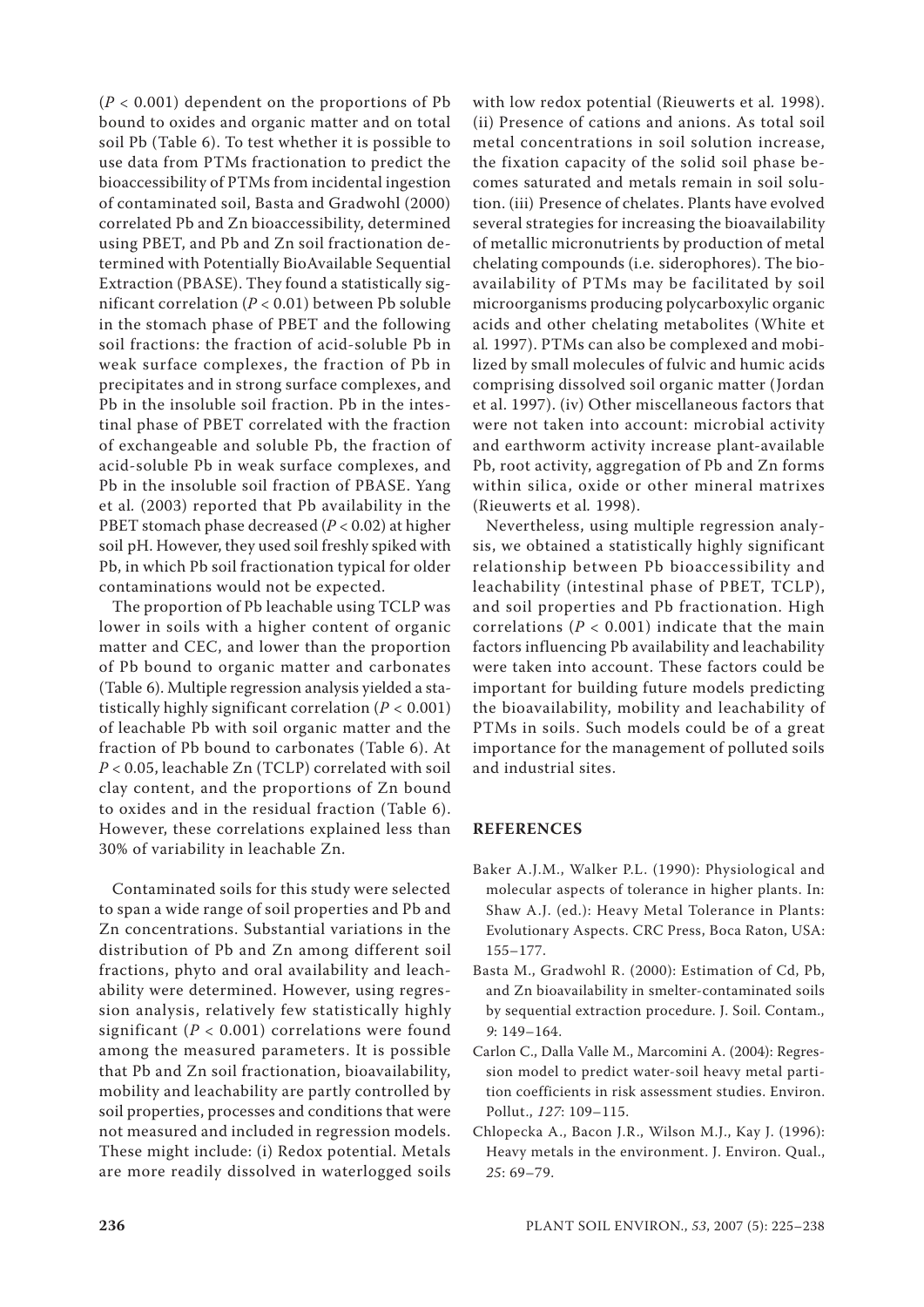Cook C.M., Sgardelis S.P., Pantis J.D., Lanaras T. (1994): Concentrations of Pb, Zn, and Cu in *Taraxacum* spp. in relation to urban pollution. Bull. Environ. Contam. Toxicol., *53*: 204–210.

Council Directive 86/278/EEC (1986): On the Protection of the Environment, and in Particular of the Soil, When Sewage Sludge is Used in Agriculture. EC Official J.: L181.

Dvořák P., Tlustoš P., Száková J., Černý J., Balík J. (2003): Distribution of soil fractions of zinc and its uptake by potatoes, maize, wheat and barley after soil amendment by sludge and inorganic Zn salt. Plant Soil Environ., *49*: 203–212.

Evans L.J. (1989): Chemistry of metal retention by soils. Environ. Sci. Technol., *23*: 1046–056.

Francois M., Dubourguier H.C., Li D., Douay F. (2004): Prediction of heavy metal solubility in agricultural topsoils around two smelters by the physico-chemical parameters of the soil. Aquat. Sci., *66*: 78–85.

Janssen R.P.T., Peijnenburg W.J.G.M., Posthuma L., Van Den Hoop M.A.G.T. (1997): Equilibrium partitioning of heavy metals in Dutch field soils. 1. Relationship between metal partitioning coefficient and soil characteristics. Environ. Toxicol. Chem., *16*: 2470–2478.

Jordan R.N., Yonge D.R., Hathhorn W.E. (1997): Enhanced mobility of Pb in the presence of dissolved natural organic matter. J. Contam. Hydrol., *29*: 59–80.

Kabala C., Singh B.R. (2001): Fractionation and mobility of copper, lead and zinc in soil profiles in the vicinity of a copper smelter. J. Environ. Qual., *30*: 485–492.

Kabata-Pendias A., Pendias H. (1992): Trace Elements in Soils and Plants. CRC Press, Boca Raton, USA.

Kalra Y.P., Maynard D.G. (1992): Methods Manual for Forest Soil and Plant Analysis. Canadian Forest Service, Edmonton, Canada.

Keane B., Collier M.H., Shann J.R., Rogstad S.H. (2001) Metal content of dandelion (*Taraxacum officinale*) leaves in relation to soil contamination and airborne particulate matter. Sci. Total. Environ., *281*: 63–78.

Leštan D., Grčman H. (2001): Speciation of lead, zinc and cadmium in contaminated soils from Mežica Valley. Zb. Bioteh. Fak., *77*: 205–14.

Leštan D., Grčman H., Zupan M., Bačac N. (2003): Relationship of soil properties to fractionation of Pb and Zn in soil and their uptake into *Plantago lanceolata*. Soil Sedim. Contam., *12*: 507–522.

Levy D.B., Barbarick K.A., Siemer E.G., Sommers L.E. (1992): Distribution and partitioning of trace metals in contaminated soil near Leadville, Colorado. J. Environ. Qual., *21*: 185–195.

Li X., Thornton I. (2001): Chemical partitioning of trace and major elements in soils contaminated by mining and smelting activities. Appl. Geochem., *16*: 1693–1706.

Maiz I., Arambarri I., Garcia R., Millan E. (2000): Evaluation of heavy metal availability in polluted soils by two sequential extraction procedures using factor analysis. Environ. Pollut., *110*: 3–9.

Marr K., Fyles H., Hendershot W. (1999): Trace metals in Montreal urban soils and leaves of *Taraxacum officinale*. Can. J. Soil. Sci., *79*: 385–387.

Nriagu J.O. (1974): Lead orthophosphates: IV. Formation and stability in the environment. Geochim. Cosmochim. Acta., *38*: 887–898.

Pichtel J., Kuroiwa K., Sawyerr H.T. (2000): Distribution of Pb, Cd and Ba in soils and plants of two contaminated sites. Environ. Pollut., *110*: 171–178.

Puschenreiter M., Stoger G., Lombi E., Horak O., Wenzel W.W. (2001): Phytoextraction of heavy metal contaminated soils with *Thlaspi goesingense* and *Amaranthus hybridus*: Rhizosphere manipulation using EDTA and ammonium sulfate. J. Plant. Nutr. Soil. Sci., *164*: 615–621.

Ramos L., Hernandez L.M., Gonzales M.J. (1994): Sequential fractionation of copper, lead, cadmium and zinc in soil from or near Donana national park. J. Environ. Qual., *23*: 50–57.

Rieuwerts J.S., Thornton I., Farago M.E., Ashmore M.R. (1998): Factors influencing metal bioavailability in soils: preliminary investigations for the development of a critical loads approach for metals. Chem. Spec. Bioavail., *10*: 61–75.

Rivero V.C., Masedo M.D., De la Villa R.V. (2000): Effect of soil properties on zinc retention in agricultural soils. Agrochimica, *43*: 46–54.

Ruby M.V., Davis A., Link T.E., Schoof R., Chaney R.L., Freeman G.B., Bergstrom P. (1993): Development of an *in vitro* screening test to evaluate the in vivo bioaccessibility of ingested mine-waste lead. Environ. Sci. Technol., *27*: 2870–2877.

Ruby M.V., Davis A., Link T.E., Schoof R., Eberle S., Sellstone C.M. (1996): Estimation of lead and arsenic bioavailability using a physiologically based extraction test. Environ. Sci. Technol., *30*: 422–430.

Sauve S., McBride M.B., Hedershot W.H. (1997): Speciation of lead in contaminated soils. Environ. Pollut., *98*: 149–155.

Tessier A., Campbell P.G.C., Bisson M. (1979): Sequential extraction procedure for the speciation of particulate trace metals. Anal. Chem., *51*: 844–851.

US EPA (1995): Test Methods for Evaluation of Solid Waste vol. IA. US Government Printing Office, Washington DC, USA: Parts 403, 503.

White C., Sayer J.A., Gadd G.M. (1997): Microbial solubilization and immobilization of toxic metals: key